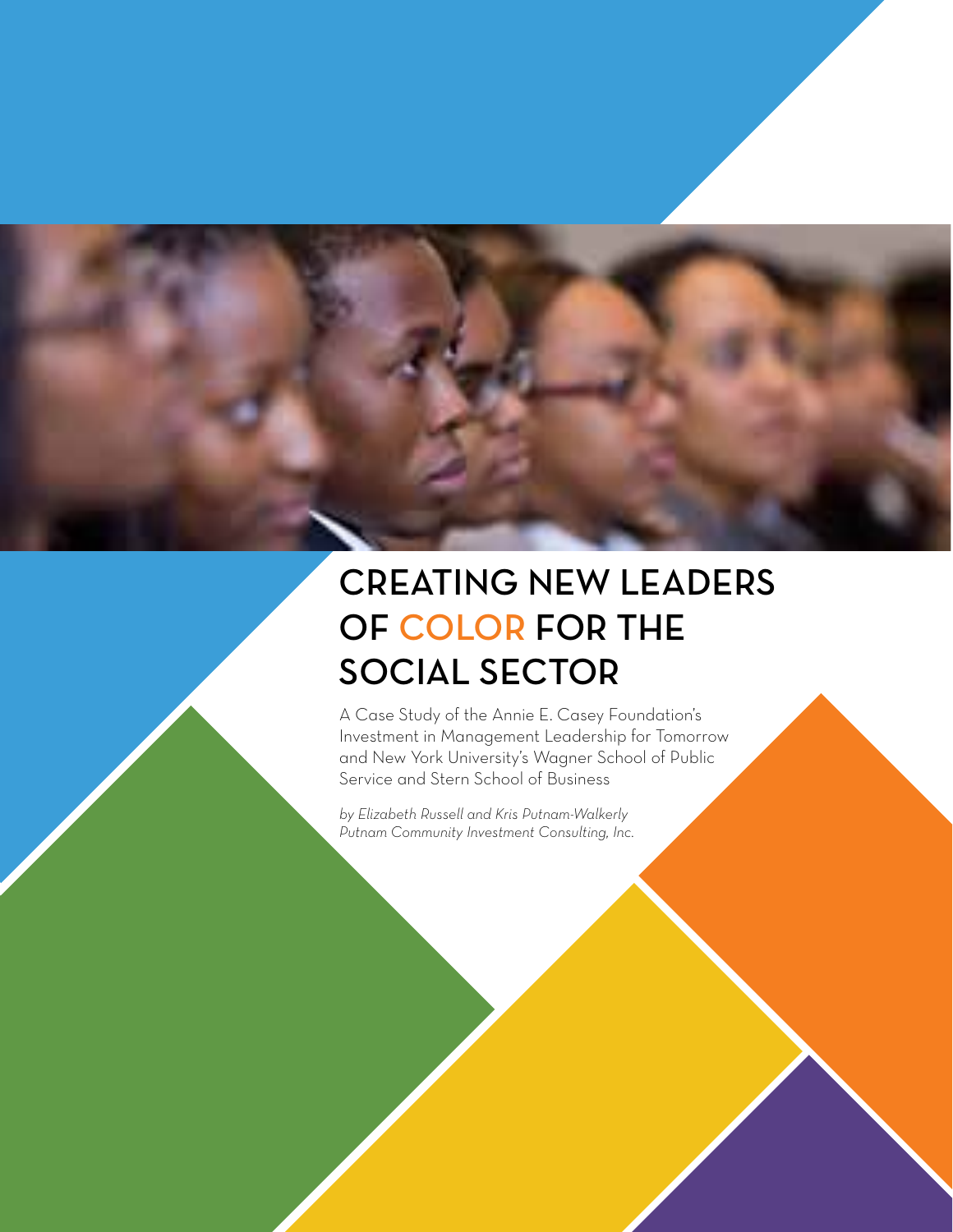# *Corey Blay is going to be a great leader for the social sector.*

*In many ways, he already is. At 30, Corey has his sights set on creating a new middle school for boys of color in Harlem, a vision he created while working as a teacher in the area.* 

*A Catholic school kid from Long Island, Corey concentrated in public policy and African-American studies as an undergrad at the University of Chicago and worked during college on the South Side tutoring kids of color. He also ran a summer program for privileged youth from all over the world at Columbia University. "I spent a lot of time trying to triangulate those two experiences with my own middle-class upbringing. There are a lot of holes related to our education system and its impact on communities," he says.* 

*Teaching at a middle school in the Bronx after college made him realize how much larger those holes are for young boys of color, so, in 2008, Corey decided to do something about it. He made a leap of faith and applied to two top MBA programs to gain the skills he'd need — but he didn't get in.* 

*He became stuck, not sure where to go next. He knew he had a great deal to offer, but he couldn't find the right path to follow. That's when friends urged him to apply to the MBA Prep program created by Management Leadership for Tomorrow (MLT).*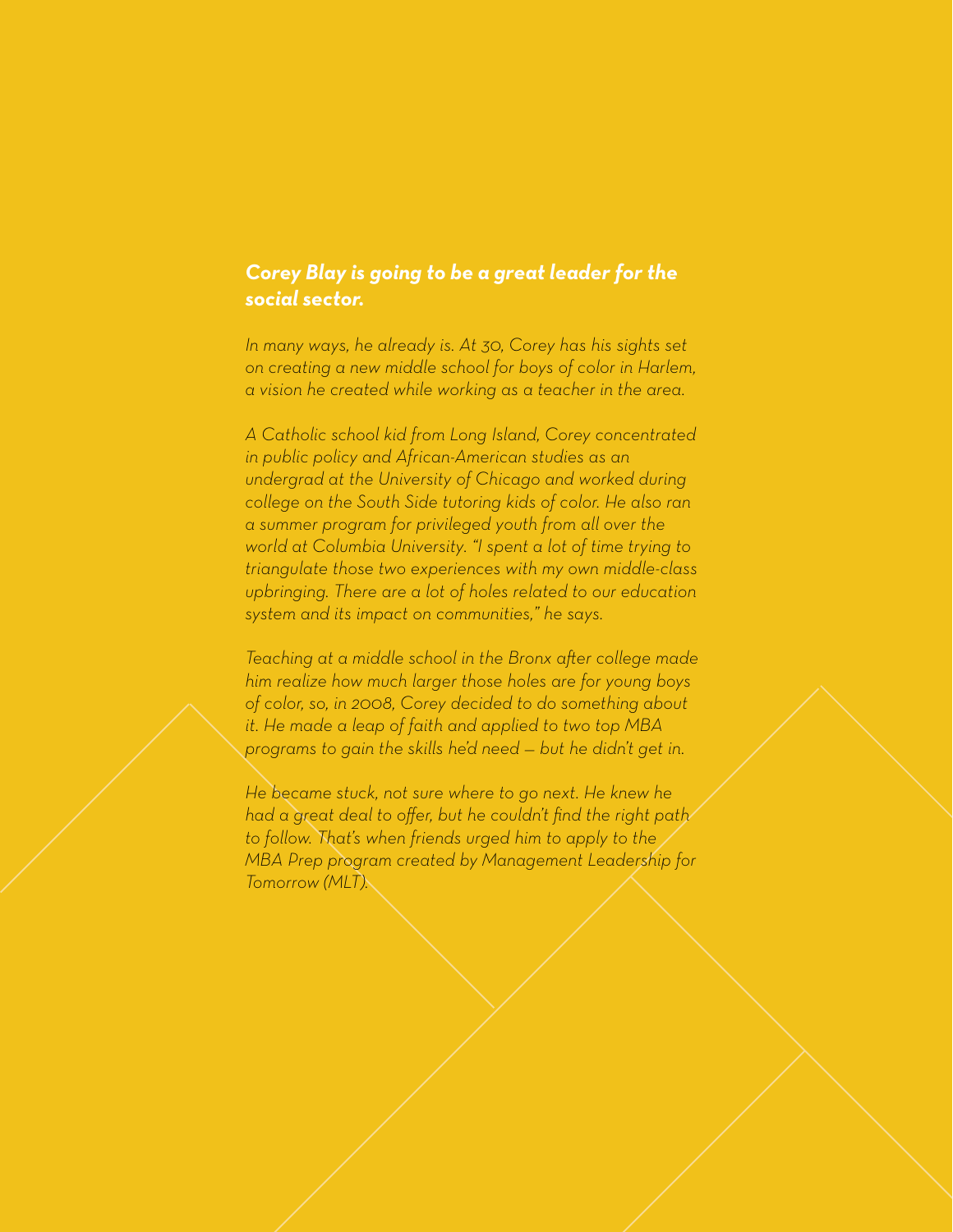# **The Gap in Leadership of Color**

Corey Blay's story is just one example of a systemic problem that's apparent throughout the country's social sector, from schools to government to nonprofit organizations and charitable foundations of every size and scope: the absence of a clear, accessible development pipeline for aspiring of leaders of color.

The U.S. population is rapidly becoming more culturally and racially diverse. The percentage of individuals claiming minority status in the United States increased from 23% in 2000 to 34% in 2007. By 2020, the majority of youth in the country will be people of color. By 2030, the majority of the workforce under age 25 will be people of color. And by 2042, "minorities" as a whole will represent a majority of the U.S. population. Yet social sector leadership does not reflect this trend. Nonwhites hold only 16–25% of leadership positions in nonprofits and only 10% of leadership positions among funders. Leadership within government reflects a similar situation. At the federal level, only 15% of members of Congress are non-white, and only 13% of their chiefs of staff are people of color. People of color are also underrepresented in state and county leadership roles, and they likely are not on par with the nation's demographics.

There are many reasons for this underrepresentation, but one is clear: The social sector lacks straightforward, accessible pathways for minorities to find social sector leadership roles. Students of color who complete college and graduate school often do not see a clear career path toward social sector leadership roles (as compared to corporate ones) and may have a tough time finding networks and mentors to guide them.

Fortunately, there are many organizations that are working on this problem, and a host of new ideas under exploration. This case study highlights

once such approach: a unique partnership between Management Leadership for Tomorrow (MLT), the Annie E. Casey Foundation and New York University's Robert F. Wagner Graduate School of Public Service (Wagner) and Leonard N. Stern School of Business (Stern). Together, these partners are bringing their proven areas of expertise to the table to create a new influx of talented leaders of color to the social sector.

#### **The MLT Solution**

This underrepresentation of leaders of color is also pervasive in the private sector. In fact, it's what led to the birth of MLT, a nonprofit focused on equipping high-potential minorities with the critical skills, coaching and mentoring and access to opportunities to help them unlock their potential as leaders. One of MLT's key strategies has been helping people attain and leverage MBA degrees to further their careers.

When founder and CEO John Rice attended Harvard Business School, he found the experience to be transformative. He wondered why more African-American students like him did not have access to the same experience. "As I began to explore this problem, I came to understand that there were a number of significant gaps in the way minorities were navigating their career paths," says Rice. "I started MLT to help ambitious young people of color who wanted to go out and accomplish big things. I wanted to give them a very clear understanding



of the bar of excellence at the best organizations, as well as a road map for how to succeed once they were there. I wanted to help them understand how they needed to approach their careers, based on how people at the top got there. MLT formalizes the instruction and delivery of the ingredients every senior leader says are key: coaching, mentoring, door-opening relationships and the hard and soft skills not necessarily taught in graduate school."

Since its inception in 2002, MLT has grown to offer programs focused on undergraduate career prep; MBA prep for early career professionals; ongoing professional development for enrolled MBA students; and a career advancement program for highpotential, mid-career managers who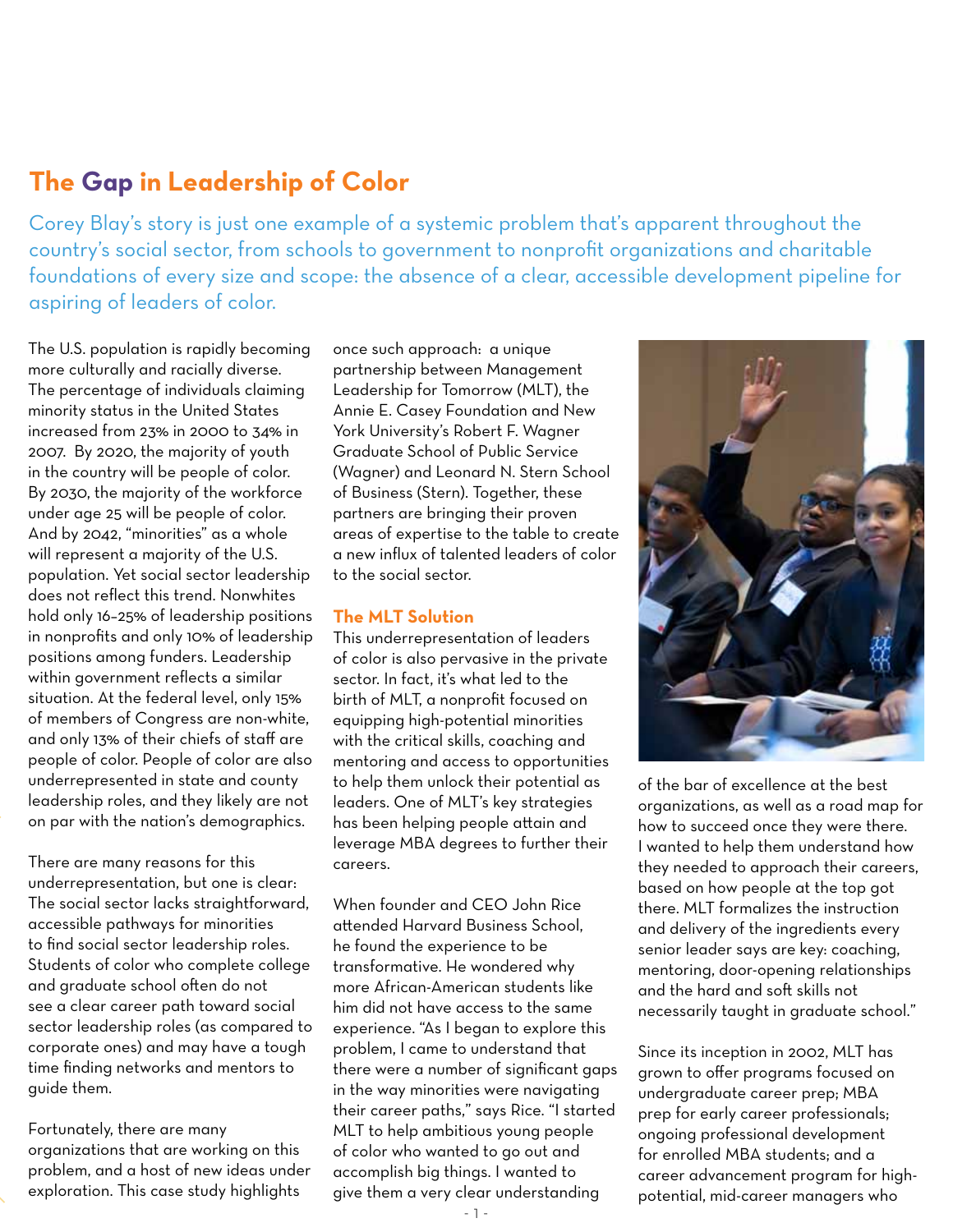have the potential to advance to the executive levels. All told, more than 3,000 participants, called MLT Fellows, have benefited from MLT.

While Rice focused initially on helping students earn and leverage MBA degrees in the corporate world, a desire to create impact within the social sector was always present.

"There was a clear set of points in the corporate sector where we could engage and prove that our model would work," explains Rice. "Once we did that, we studied the similarities and differences in the social sector so we could customize our approach and target a set of very committed and influential partners."

MLT's approach caught the attention of the Annie E. Casey Foundation. "We have intentionally prioritized supporting diverse talent in the social sector," says Rafael López, associate director of talent and leadership development at the foundation. "When we looked at data about the social sector, we saw that CEOs and senior leaders were overwhelmingly white. Then we looked at changing demographic trends in the country and asked ourselves, 'How is it that we can serve a diversifying population without diversity in leadership?'

"We went to MLT specifically because they are leveraging their private sector success in growing the social sector pipeline. They are testing their ideas about how to expand the pipeline, just as we are testing ours. This partnership was meant to be."

In 2011, with support from the Casey Foundation, MLT created the Social Sector Talent Initiative, designed to significantly expand the diverse leadership pipeline for the social sector — with an ambitious goal of engaging and accelerating the careers of 2,000 minority rising leaders in the sector over five years. MLT is fueling the initiative by purposefully seeking out and admitting into its programs

applicants who have work experience in the social sector and/or plan to seek social sector opportunities after graduate school.

"MLT has always been focused on building the general skills, relationships and experiences you need for career success no matter what your interests," says Kevin Donahue, vice president of partnerships. "For the Social Sector Talent Initiative, we've overlaid specific social sector career needs on top

a partnership with Stern and Wagner. With a shared focus on building a national pipeline of diverse graduate students and early-career and midcareer professionals for social sector careers, the three organizations, with support from the Annie E. Casey Foundation, have leveraged one another's expertise in many ways to make the Social Sector Talent Initiative a robust experience for rising leaders of color.

# **The MLT Method**

It takes more than classroom education to create leaders. It takes hard and soft skills, early exposure to high-impact career opportunities, an understanding of the path to the senior levels and inspiring leaders and mentors. These things have historically been provided to business and social sector leaders through informal channels, but MLT has formalized the process with programs specifically targeted to college students, MBA students and executives. Each MLT program is laser-focused on the needs of the individual and provides:

- **•** A road map of specific steps to take to achieve one's short and long-term goals
- **•** One-on-one coaching to develop the specific skills needed to distinguish oneself as a high performer
- **•** Skill-building seminars that focus on boosting analytical, leadership, communication and management abilities

**•** Mentorship to avoid career-limiting mistakes

- **•** Door-opening relationships to prestigious employers that can lead to a "big break"
- **•** Internships to boost resumes, experience and confidence
- **•** Direct connections to highperforming peers who provide motivation and support.

**Social Sector Talent Initiative Programs**

Similar to MLT's corporate-focused model, the Social Sector Talent Initiative reaches prospective leaders at multiple stages, from college to mid career. MLT spends a lot of time at the beginning of each program helping participants understand their true passions, what their unique talents and gifts are, and where they'll have the most impact in the social sector.

Once they understand those factors, participants are exposed to an intense set of experiences that allow them to

of that. One of the biggest areas of impact has been in helping young people better link their unique gifts, talents and passions with clear and actionable career goals. Too many young people are managing their careers in the wrong way. They need to start by looking at the end game and the impact they want to make, and then look at others who have done similar things and what skills, relationships and experiences those leaders had. The Social Sector Talent Initiative puts each of those components into action."

To strengthen the Social Sector Talent Initiative even further, MLT entered into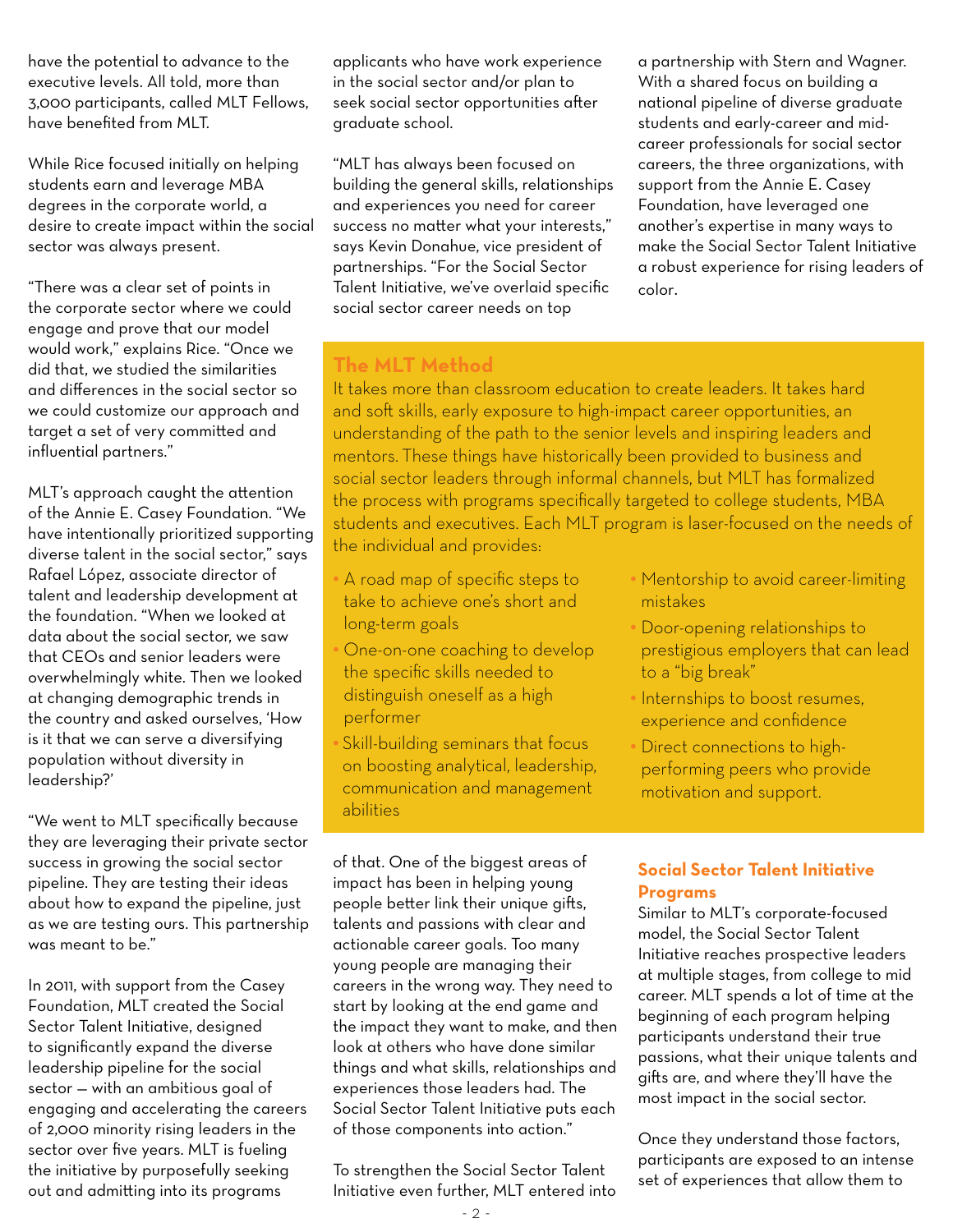develop the skills and relationships necessary to succeed in the social sector. For example, in 2012:

• Undergraduate juniors who participated in MLT's Career Prep program not only learned about the best entry-level corporate opportunities but also delved deeply into Social Sector Career Exploration sessions; in one practical skill development activity, they developed expansion recommendations for Teach for America.

"This was a powerful experience for changing people's perceptions about what it's like to work in the social sector," says Donahue. One student from Wellesley College remarked, "I do not think anyone was expecting to number crunch and use these numbers to make a decision that impacted 12,000-15,000 kids in the Teach for America rotation. It was a lot of fun. It was very effective at changing our mind-set about TFA."

• Fellows in the MBA Prep program, like Corey Blay, developed skills needed for business school, with an eye on how those skills would also prepare them for jobs in the social sector. MBA Prep participants attended a social sector "boot camp" created in partnership with Wagner, which provided an intensive look at career paths in the sector. They met with representatives from Bridgespan, Teach for America, Goodwill Industries and the Casey Foundation, who led the participants through meaningful case studies that examined the challenges facing social sector organizations. Toni Harris, Wagner's director of career services and alumni relations, also delivered a lecture tailored for the MLT Fellows about the social sector ecosystem.

"The boot camp experience allows our MBA Prep Fellows to apply MBAoriented skills to come up with solutions that benefit vulnerable communities. It shows them exactly how their MBA will directly apply to and have an impact on organizations and causes they're

passionate about," says Donahue. • MLT MBA Prep Fellows are encouraged to explore the MBA/ MPA "dual" degree offered by Stern and Wagner — a program that had existed for some time but is also being reshaped to speak directly to the needs of the MLT Fellows. Corey was the first MLT Fellow to enroll. Stern and Wagner provided significant scholarship funds for this new partnership, as well as deep knowledge about and connections for boosting students into social sector careers.

• At MLT's annual career fair, social sector partners conducted more than 50 interviews with MLT Fellows who are currently earning their MBA degrees.

• Three current social sector leaders



enrolled in MLT's Career Advancement Program, a six-month leadership development program for the highestpotential minority talent on track to assume executive positions.

• In addition, hundreds of individuals participated in portions of the programs mentioned above.

The Social Sector Talent Initiative also provides each MLT Fellow oneto-one coaching, a pivotal part of the MLT experience across programs. Coaches are full-time MLT employees who meet monthly with each Fellow to guide them through the process of career development. A key part of their role is helping Fellows connect with MLT alumni in social sector fields of interest and build successful relationships with them. Coaches also

work with Fellows to create a "personal board of directors," thinking through different relationships they'll need to be successful and how to build and leverage those relationships.

**Leveraging Social Sector Partners**

MLT, Wagner and Stern have worked closely with leading social sector organizations to provide real-world understanding for their Fellows. Organizations like Bridgespan, Teach for America, Foundation Strategy Group (FSG), Goodwill Industries International, the Ford Foundation, the Broad Center, Echoing Green, the Federal Reserve Bank of New York and even the Central Intelligence Agency have served as partners and participated in the social sector boot camp.

"Many people don't realize it, but Goodwill generates billions in retail revenue, which it uses to provide employment, job training and other community-based programs," says Donahue. "They've worked with us to develop our curriculum, created a number of case studies, offered internships and hired some of our undergraduate Fellows. Last year we piloted an internship program with Goodwill that was hugely successful, and we're working on rolling it out more broadly to Goodwill regions across the country. "

As Donahue sees it, there is another direct benefit from working with the social sector partners. "There is very little chance that our talent pool would have thought there was a place for them at Goodwill or understood what they need to do to succeed there if it were not for the Social Sector Talent Initiative. I would say the same holds true for many of our other social sector partners. And even though some of them might have ended up in Teach for America's large teacher corps, they probably would not have made the leap of moving into the management of the organization."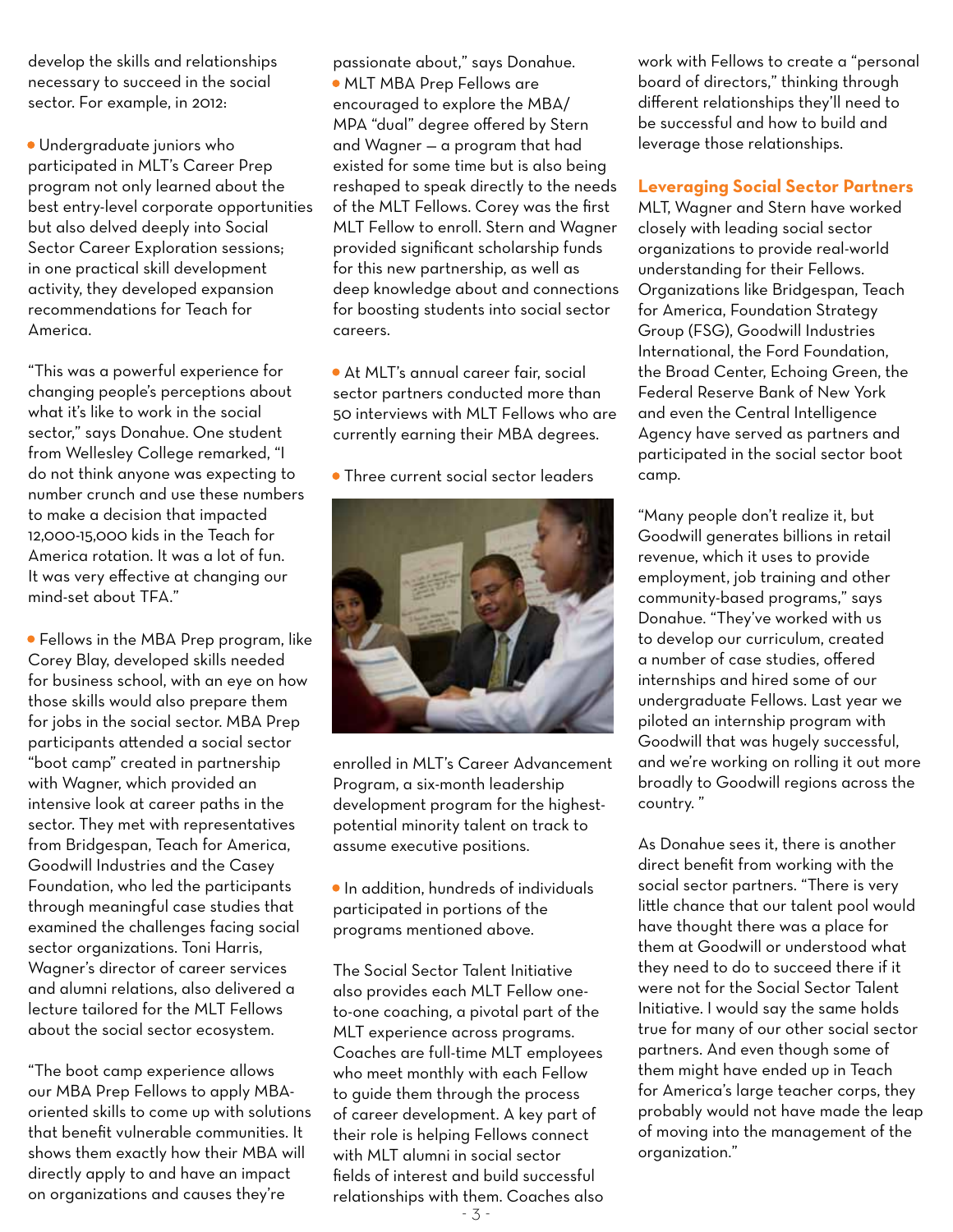## *Opening Doors to Social Sector Leadership*

*Corey's MBA Prep program experience began in 2010. He worked with a designated MLT coach who helped him focus his thought processes and pinpoint the various MBA programs that would be the best fit for him. He was given numerous "homework" assignments, including analysis of different schools and their programs, application essays and even exercises to help him understand his own story — all of which he reviewed monthly with his coach. Corey attended quarterly seminars with other program participants, visited a number of business schools and exemplary businesses (including Nike headquarters in Beaverton, Oregon) and met with many business and social sector leaders.* 

*The Teach for America segment of the Social Sector Boot Camp proved especially meaningful to Corey, who, having been denied employment there as an undergraduate, was skeptical about the opportunities for employment on a management level. "The Social Sector Boot Camp opened my eyes to how I could leverage my expertise and background in diversity work to help Teach for America advance its mission. Through MLT's partnerships with TFA and Education Pioneers, I ultimately obtained a summer internship where I created a pilot mentorship program for staff of color and/or low-income background designed to improve retention, deepen their engagement in TFA's mission and values and ensure their career growth within the organization."* 

*"The entire MLT MBA Prep program was a great opportunity to build networks, get exposure to different industries and put my own personal brand forward," says Corey. "It also was central in helping me think through the process of applying to MBA programs and figure out what school would be best for me. I was able to overcome challenges that would normally lead candidates of color to drop the process."*

*Those challenges, Corey explains, include psychological hurdles for students who may have difficulty seeing themselves as MBA students and understanding that they belong in an MBA program. MLT's MBA Prep program also provided structure to keep him focused on the goal of enrolling in the right program. For Corey, the right fit ended up being the MBA/MPA dualdegree program at New York University (NYU), where he became the first student in the pilot effort targeted at directing more MLT Fellows to a dual-degree program focused on developing leaders who are interested in making an impact in the social sector.*

*"A lot of people told me that I shouldn't be applying to business school because I'm an educator, and I was torn, but I really wanted to go," Corey says. "MLT helped me recognize something inside that told me to do the dual degree — that I could use what I learned from both programs to make the difference I wanted to in the social sector. MLT helped me see that an MBA/MPA was much more valuable to me than either degree individually."*

*Corey began his studies in the dual-degree program at NYU in fall of 2011 and will graduate in 2014.*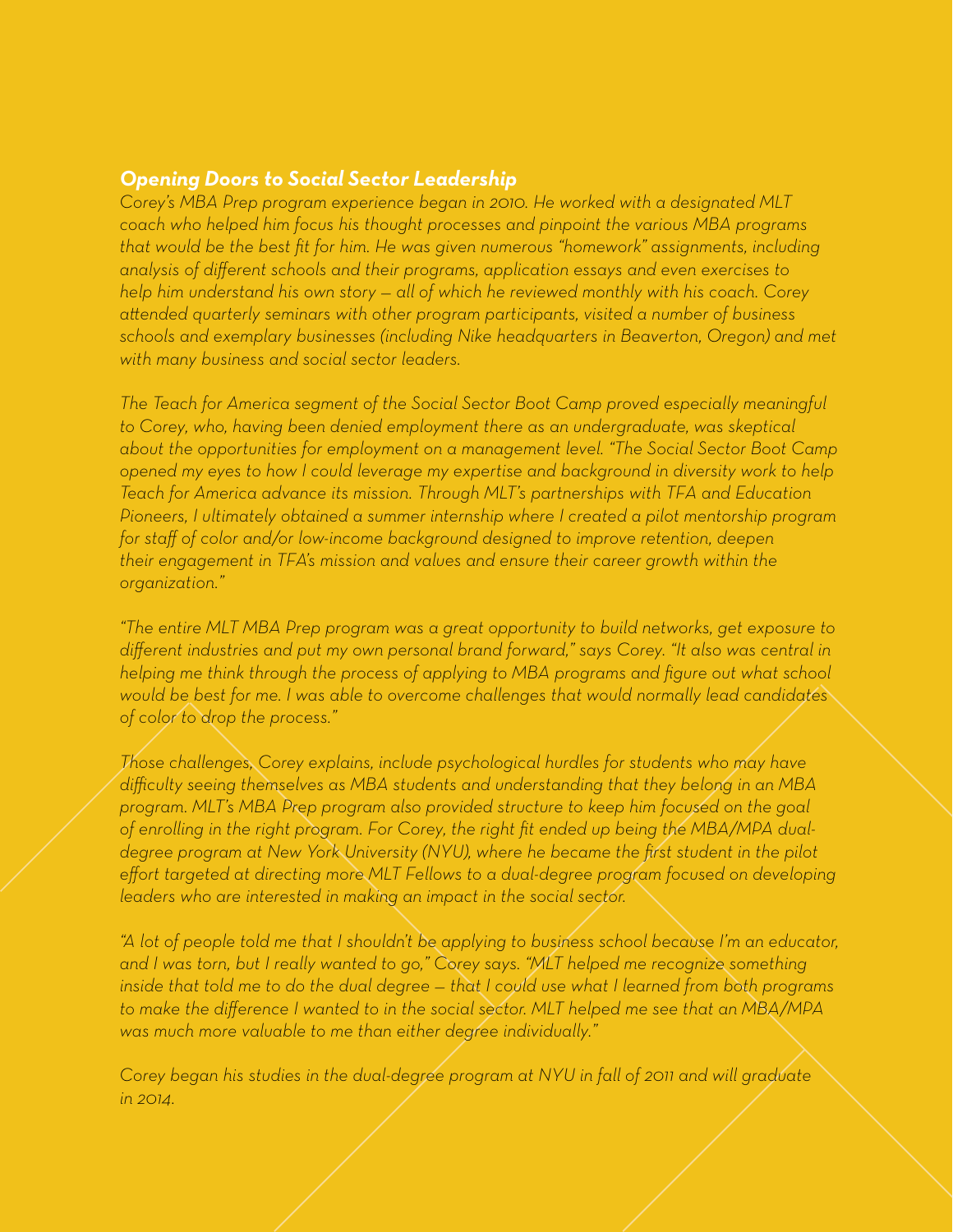# **The Value of a Dual-Degree Program**

The existing web of connections and relationships between MLT, NYU and the Casey Foundation created a fertile space to experiment with the notion of furthering minority exploration of social sector leadership by encouraging MLT Fellows to pursue a MBA/MPA dual-degree program, as Corey Blay is doing now.

"When we thought about MLT and our focus on graduate school, and after several interviews with senior leaders in the social sector, we realized that MPA degrees are a career accelerant in that sector and that we should include that in what we're doing," says Donahue.

NYU's Stern and Wagner were natural partners to explore the power of a dual degree. Stern has been a partner of MLT's since MLT began, hosting seminars for MLT Fellows as well as matriculating more than 60 MLT Fellows over the past decade. Wagner's mission has always centered on developing social sector leaders and its commitment to assuring diversity in the sector has only strengthened over time. Dean Ellen Schall of Wagner has worked closely with the Casey Foundation over the last 20 years to further a shared desire to build a pipeline for leaders of color. Additionally, Wagner has explored in depth the issue of minority leadership in various sectors and levels of society both through the research and programs offered by its Research Center for Leadership in Action and its Master of Public Administration in Public and Nonprofit Management and Policy.

"Wagner is able to bring a deep understanding of opportunities in the social sector, how rising leaders get recruited, how they ultimately make a meaningful difference and where the gaps lie for many leaders of color," says Schall. "This partnership was a great opportunity to further bridge

the gap between the social sector and business sector to help ensure more opportunities exist for careers in both sectors that have a direct and positive effect on societal issues, and that welcome leaders of color to that work."

"From a business school perspective, we have an increasing recognition of the need and desire on the part of our students to pursue degrees that are more cross-cutting and integrated in nature," says Stern's Dean Peter Henry. "We want students to realize that you can pursue a degree in business and a lifelong engagement in public policy or public service. We want to demonstrate to other institutions that this is the way forward."

The NYU dual-degree program was launched in 1999. Recently, the two schools began to work together to streamline the application process for the dual degree and provide students enrolled in both schools with a more integrated experience, so that they felt like they were part of a single program rather than juggling two separate ones. Stern and Wagner also worked together to provide scholarship funds for exceptionally talented students who demonstrated strong potential for future leadership in the social sector.

 "One of the unintended benefits of this partnership is that we realized that just offering two degrees isn't enough," says Schall. "You have to have a coordinated program that clearly presents the value of both degrees, helps students see the connection between them

and helps them engage more deeply at each school. Working with MLT made us focus on what would attract students and what value the program would yield to them. And it's made our relationship with Stern even more robust."

Together, Stern, Wagner and MLT are providing support services for MLT students, including personalized road maps for creating impact in the social sector, access to door-opening relationships and connections to fasttrack job opportunities at leading nonprofits and foundations.

At Wagner, because the social sector partnership with MLT is still serving a small number of students, there's room for a lot of one-on-one focus. "We work with each person, thinking carefully about the skills they'll need, the internships they should do and who they need to meet," Schall explains. "We started to do this just for our MLT joint-degree students, but now we do it for all dual-degree students. Being thoughtful about your career is a skill one that you can use throughout your career. We teach people how to think about the roles to which they aspire and the kinds of change they want to make, in what kind of system and using what skills."

"Stern and Wagner have done a ton of work internally at NYU to make it easier for candidates to apply for the dual degree and make it a much better experience for individuals during the program," says Donahue. "They've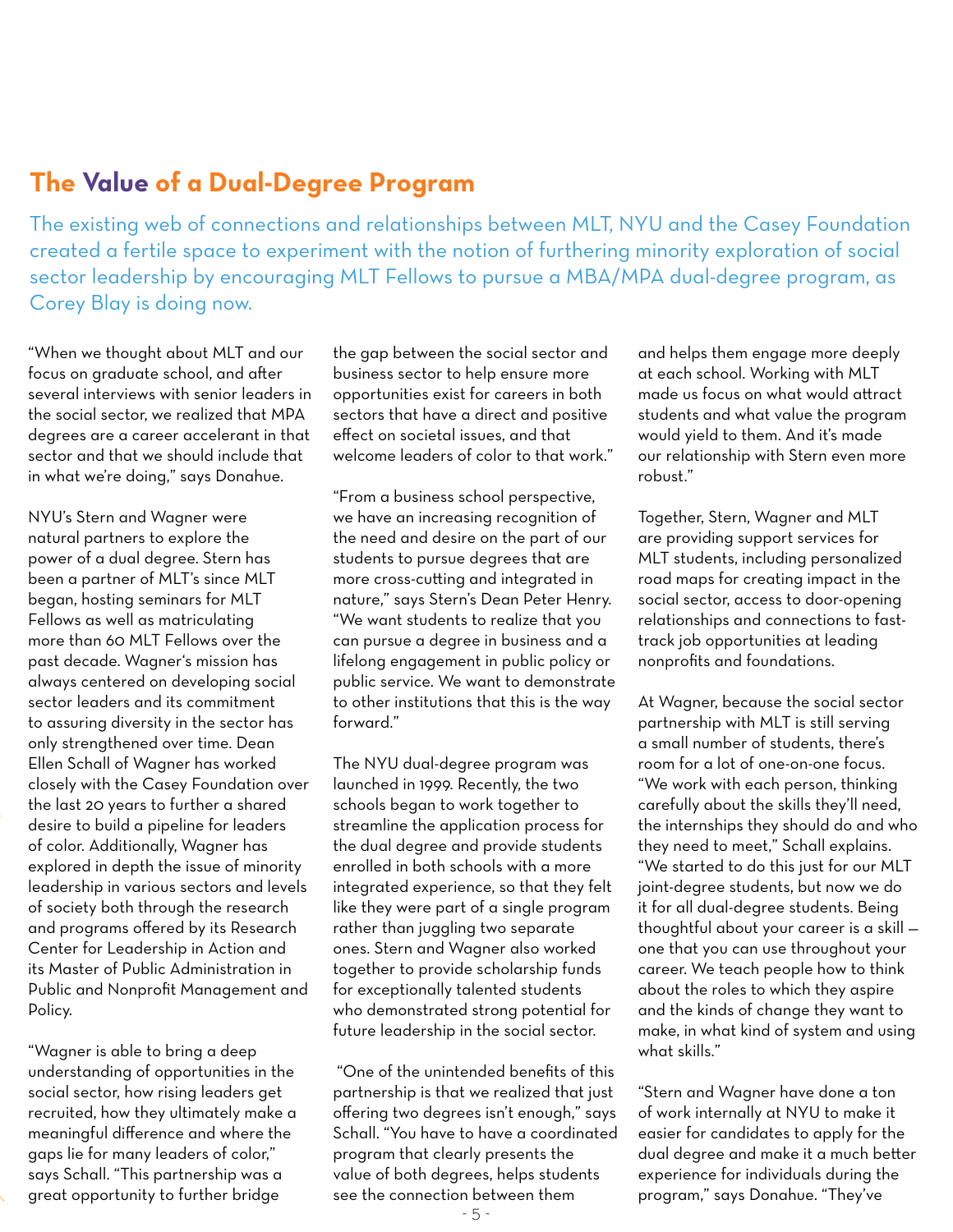# **The Wisdom of Wagner**

As a graduate school devoted to preparing the future leaders of institutions and organizations in the social sector — for whom a diverse world is a given — in its 75-year history NYU's Robert F. Wagner Graduate School of Public Service has often strived to take a leadership role in organizing efforts to deepen our understanding of the needs of diverse communities, create strategic partnerships and expand the School's ability to be a leader in this work. As part of this effort, Wagner has developed strong relations with historically black colleges and universities, participates in targeted diversity recruitment events with its peer schools of public affairs and is a member of the Public Policy and International Affairs Program, a national program that prepares young adults for careers in the social sector and has an outreach focus on students from groups historically underrepresented in leadership positions in government, nonprofits, international organizations and other institutional settings. As part of its planned activities for admitted students, Wagner has an annual event that focuses on and celebrates diversity in its student body, curriculum and research institutions in an effort to make clear the school's commitment to and activities around leadership and diversity. Moreover, through the Research Center for Leadership and Action, Wagner offers the Fellowship for Emerging Leaders in Public Service, a seven-month leadership development program for a diverse group of earlycareer public service professionals in New York City, as well as the Global Social Change Leadership Institute, an intensive two-week summer program drawing university and graduate students and recent college graduates from around the world to build the practical knowledge and skills to advance social justice in their communities.

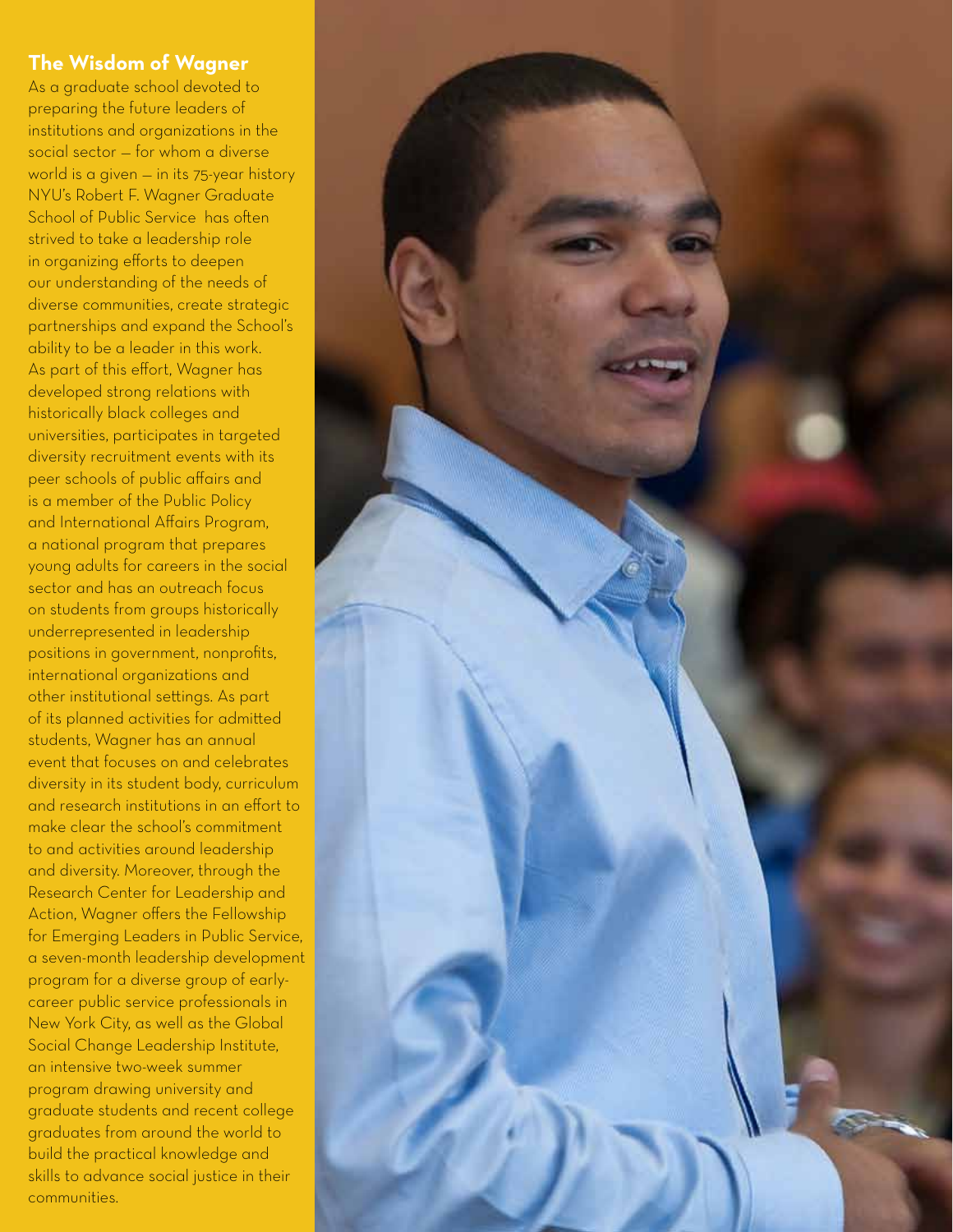taken what can be a very challenging process to navigate and made it very smooth and straightforward. Stern and Wagner have removed institutional barriers to the dual application and the provision of dual services. NYU has made it a coordinated program that provides a great, unified experience."

## **Growing Overall Awareness for Building a Social Sector Career Pipeline**

The Social Sector Talent Initiative has served as a catalyst for MLT, Wagner, Stern and many other partners to pay more attention to intentionally building a pipeline for social sector leaders of color.

"MLT and its partner organizations agree that investing in talent improves outcomes," says Donahue. "Investing in diverse talent — especially in those who come from underserved communities can bring new ideas, passion and skill sets to attack the problems in those underserved communities, and it drives better outcomes for populations that our partner organizations are serving."

"The reason that organizations like Goodwill, and Teach for America work with us is because they want to expand their talent pool. They believe there is value for their constituents and improved outcomes in their work when their talent pool is more diverse and brings more perspectives to their work. Building a pipeline for that diverse talent takes time, but our partners are devoting that time."

Both Wagner and Stern also have refocused on moving more leaders into the social sector and broadening NYU's outreach well beyond the MLT dualdegree program.

"Since engaging in this project, we've not only diversified the dual-degree program at NYU but also doubled it in size," says Vanessa Hutchinson, assistant director of admissions at Wagner, who coordinates the dualdegree program and the partnership with MLT.

Enrollment of people of color in NYU's dual-degree program has increased from 35% to 50% over the past year. Dual-degree applicants of color went from 47% of the total applicant pool in fall 2011 to 55% of the total applicant pool for fall 2012.

Hutchinson also credits the MLT partnership with a heightened awareness of how to reach potential students of color.

"It allowed us to reevaluate our recruiting practices across the board and determine new and better ways to reach out to people of color and talk to them about social sector careers, individually and in partnership with Stern. We've looked for ways to engage potential leaders of color more deeply. We are reaching out to students who may not have considered which graduate degree they might want but who may be interested in the social sector. It's about cultivating that interest ahead of time. It helps us make an impact overall as people of color become interested in social sector careers, whether or not they apply to Wagner."

Stern has also increased its focus on social sector information to reflect the growing student interest it sees in social sector careers. "We put people who have social sector career paths in front of our students, such as Dr. Helene Gayle, the CEO of CARE USA, who previously worked for the Bill and Melinda Gates Foundation and the Centers for Disease Control, is a board member of a Fortune 500 company and was listed as one of 2012's '100 Most Powerful Women' by *Forbes* magazine," says Henry. "Our dual-degree students are the ones who have pushed us to think harder about how to bring in the right role models for all students. They will be in the audience for presentations like Dr. Gayle's, but they're not the only ones we're hoping to reach."

# **The Strength of Stern**

One of the nation's top ten business schools, NYU's Leonard N. Stern School of Business believes in the tremendous potential of individuals to solve global problems through the power of business. Founded on this belief, its vision is to develop people and ideas that transform 21st-century problems into opportunities to create value for business and society. To that end, Stern is dedicated to increasing leadership opportunities for underrepresented minorities in the business world. Stern is a member of the Consortium for Graduate Study in Management, an alliance of business schools and corporations dedicated to reducing the serious underrepresentation of African Americans, Hispanic Americans and Native Americans in business. Stern encourages all eligible candidates to apply. In addition to its partnership with MLT, Stern also participates in the annual conferences of the National Black MBA Association (NBMBAA) and the National Society of Hispanic MBAs.

Under the leadership of Dean Peter Henry, Stern has also broadened horizons of MBA students and raised awareness of career and leadership opportunities in the social sector, including the flagship MBA/ MPA dual-degree program offered in conjunction with Wagner.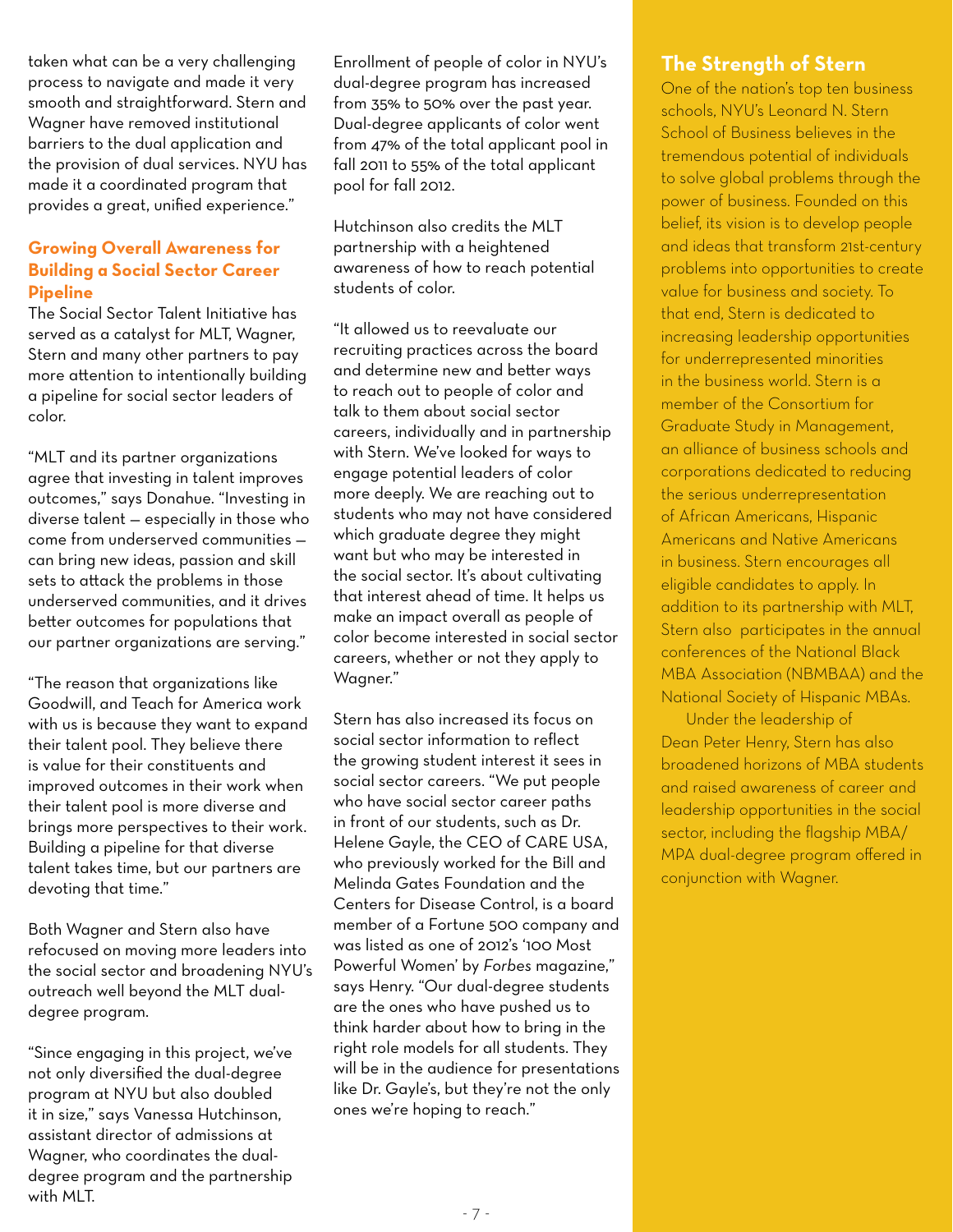#### *Personal Victory*

*For Corey, the feeling of victory swelled the minute he arrived at NYU to begin his studies in the MBA-MPA dual-degree program.* 

*"The value of going through the MLT Prep program manifested itself very quickly once I got on campus," he says. "I had an increased level of confidence and self-awareness about who I was and what I was trying to do. I had navigated different opportunities that presented themselves, and so I feel confident about belonging here."* 

*"This is the perfect program for me," he says. "The dual degree gives me access to every corner of the university to explore what I'm personally passionate about and to grow and learn in ways I couldn't do anywhere else."*

*Corey describes his MLT and NYU experiences as "inseparable," and he sees value in the MLT experience beyond just his MBA Prep program.* 

*"A number of MLT Fellows ended up at NYU," he explains. "Stern has long been committed to diversity, so we have one of the most diverse classes of any business school in the country. But the students all blend together — that's a testament to the comfort we developed during MLT. My classmates at both schools are all socially engaged, collaborative and supportive of one another. All those traits are basic to MLT, so I'm comfortable in this space. I thank everyone involved for the opportunity to be at NYU."*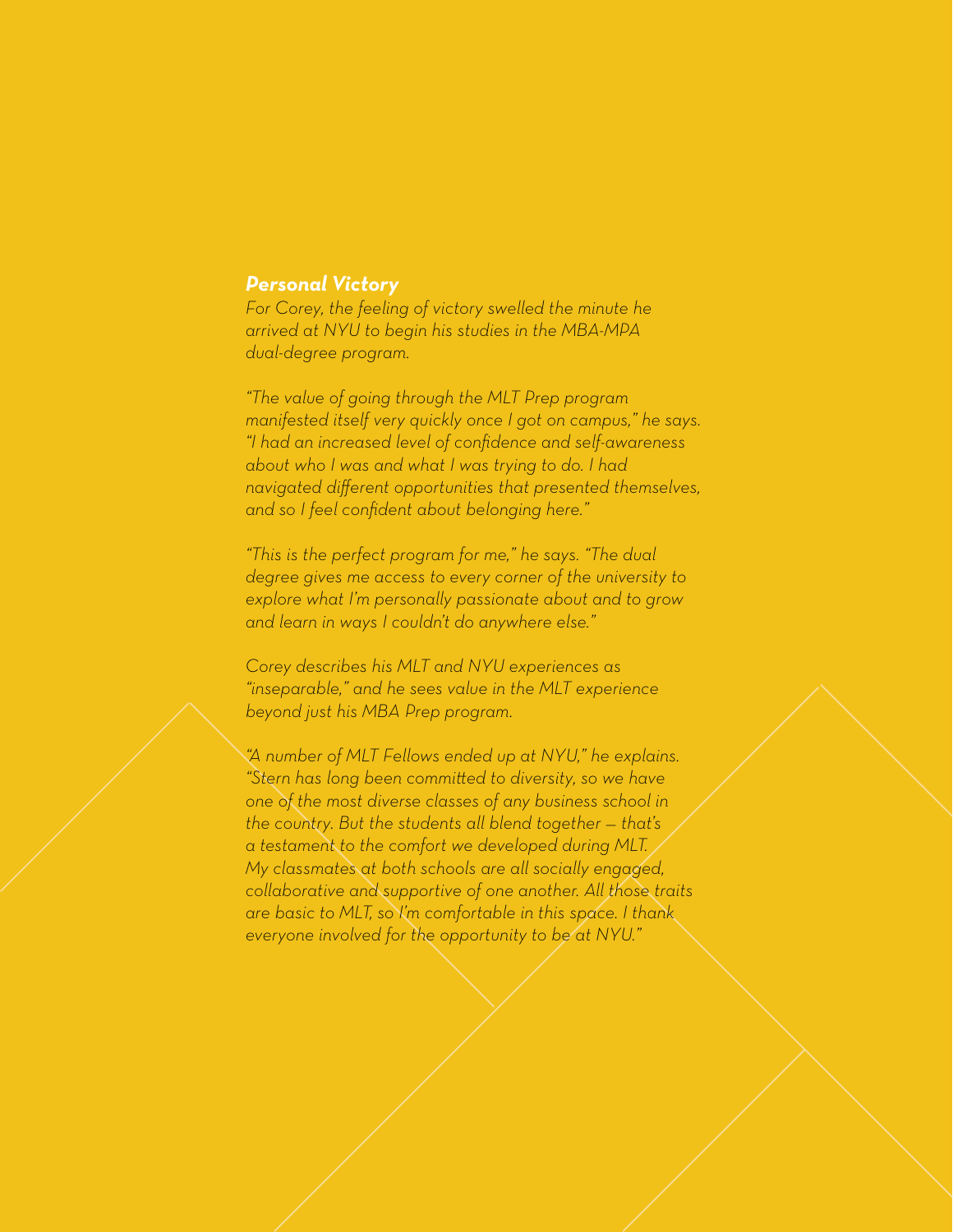# **Early Victories and Lessons Learned**

Although it's still early in the game, MLT can point to victories when it comes to growing the pipeline for minority leaders in the social sector.

#### **Early Victories**

MLT is well on its way to hitting its goal of engaging 2,000 people in the Social Sector Talent Initiative over five years. In fact, it has engaged 770 rising leaders in years one and two. Many of those 770 leaders previously may not have considered the social sector as a place for a viable career. In addition, more than 70 MLT Fellows successfully started new jobs in the social sector in 2012 — nearly twice the 40 Fellows who did so in 2011.

MLT has worked with its social sector partners and other organizations (such as Emerging Practitioners in Philanthropy and Young Nonprofit Professionals Network) to encourage participation in the Social Sector Talent Initiative. This, combined with MLT's strong word-of-mouth recruiting network, has exceeded expectations for interest.

"People are now coming to MLT who are specifically interested in being social sector leaders," says Donahue. "We've never seen that before. Applicants have asked specifically about what we're doing with the social sector. We are now reaching and attracting candidates that we've never reached in the past."

The Social Sector Talent Initiative is also starting to make progress in terms of elevating the importance of social sector careers and elevating the profile of management careers within the social sector, says Donahue. "In the past, many people viewed being a manager at a major corporation as

more prestigious than having the same role in the social sector, but, actually, achieving a leadership role in the social sector can be much more difficult. We're working to raise the perception of the importance and significance of social sector careers to be on equal footing with management careers in the corporate world."

In terms of the dual-degree partnership with NYU and Casey, Rice says, "We're most proud about the speed at which we've been able to not just plant a seed but get something off the ground and immediately fast-track people like Corey and the classes admitted after him. That's not very typical of how most major universities and large foundations move. It shows an entrepreneurial spirit and a true interest in this work. We're building great momentum, and that gives me a lot of confidence that this initiative is a winner."

"I'd say one of our biggest successes has been the strength of our partnership, the increase in the number of dual-degree applicants across the board and the high quality of students we've been able to attract," says Schall.

"I would say the biggest success so far is changing student mind sets," says Henry. "We live in a world that's not so much 'either or' as it is 'and.' Getting students to realize that you can pursue a degree in business and a lifelong engagement in public policy or public service is a great accomplishment. I also think we're demonstrating to other institutions that this is the way forward."



"Our sector is rich with opportunities and stories of transformation, but desperate for making connections to those who want to make a difference in communities where we work," says López. "To me, one of the most significant accomplishments so far is taking a program that has worked very well in the corporate world, translating it to the social sector and already engaging many more people than we anticipated. Thanks to MLT's work with the Social Sector Talent Initiative, and the way that NYU's Stern and Wagner Schools have shared information and messages about the social sector, we've actually reached several thousand people. Think of all the emerging leaders who now better understand the value proposition for entering the sector, and who can see viable careers and income streams that can come from working in it. They can see that by serving as CEOs or finance professionals or programmatic leaders, they can deliver results in meaningful and rewarding ways."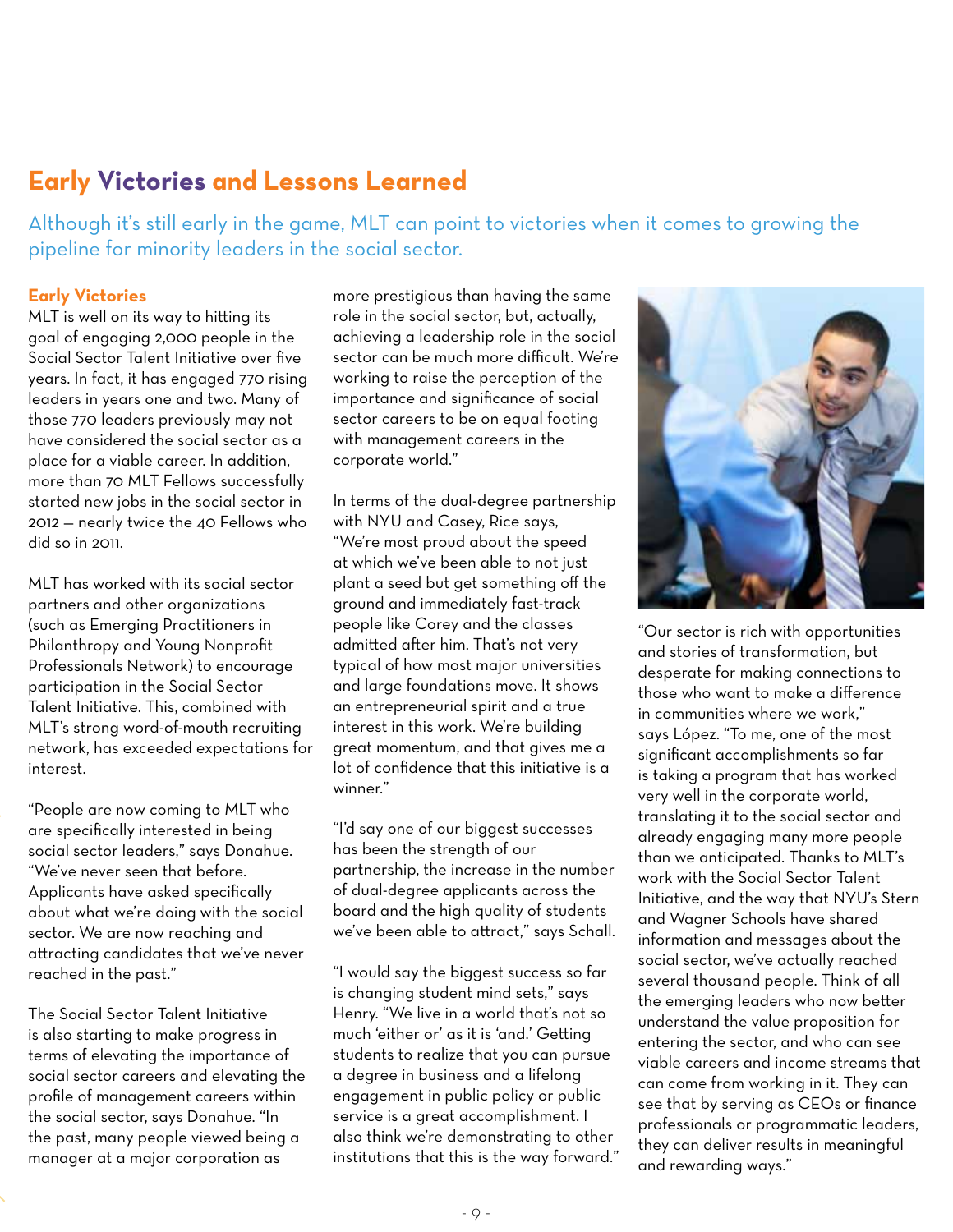

#### **Lessons Learned**

Now with two years of practice under their belts, Rice and his colleagues can point to several key lessons learned from implementing the Social Sector Talent Initiative that may inform the broader work of building a pipeline of minority leaders for the sector.

**MBA can be a four-letter word.** "One hurdle we're now addressing is the historical perception in the social sector that 'business skills' and 'MBA programs' are bad words," says Rice. "While the social sector appreciates the skills, it doesn't outwardly value the business school experience. The Social Sector Talent Initiative has been hugely important not only in shaping the experience for MLT fellows but also in helping shape the perception that the business and social sectors can come together in a winning combination for next-generation minority leaders."

**Tracking short-term goals is critical to attracting supporters.** "Everyone in the social sector grasps the importance of creating a broader pipeline of minority leaders, but we've also learned you have to have a near-term set of initiatives and outcomes that demonstrate a good return on investment for your partners," Rice reports. "In our case, that's the number of folks entering our programs, where they end up, what they'll do right out of school in first and second jobs and what the organizations who are partnering with us to hire them see over the next two to five years. It's a lesson we learned from the corporate sector, and it's important for attracting

and keeping ongoing commitment of funders and hiring organizations. One exciting thing about this program is that we're able to show growth and celebrate the successes of those students in near and long term."

#### **Securing investments in talent is chal-**

**lenging.** Getting more social service organizations to invest in talent — even in something as basic as hiring an intern — remains challenging, says Donahue. "It's hard to get organizations to look at the importance of investing in, recruiting, and retaining talent. We've been fortunate to work with some key social service organizations that understand the benefits and value of this, and, once they do it, most organizations understand that it's really powerful, but overcoming the hurdle of investing time or money to work with an organization like MLT can still be challenging."

**Career conversations with prospective students need to change.** "Through working with MLT, we've realized that for our social sector leadership efforts to really become robust, we need to change cultural conversations about work, particularly for those from nonwealthy backgrounds," says Schall. "We need to emphasize that it's possible to both make a living and do good. Students can experience the incredible, high-level opportunities in government, the nonprofit sector and in publicprivate partnerships while making a direct impact on their community and the larger society.

"One of the advantages of the shift in our economy has been a 20% decrease in law school applications. Law school and investment banking were the old 'no sink' options, but this decline in applications may indicate that those traditional options are no longer seen as desirable as they once were. We have an opportunity to enlarge the conversation and meet the needs of today's students, who are passionate, entrepreneurial and increasingly interested in cross-sector careers. They desire to have an impact on the larger

world around them, which often means addressing issues of social importance."

**Partners with committed leaders make all the difference.** The joint degree partnership worked so well because of existing relationships and the shared desire to do what was best for students. As Henry says, "It's not about who scores the points but who wins the game."

"It's been very important to know that among all the partners in this relationship, everyone has had the full support of leadership," says Hutchinson. "They are all personally committed. Our success so far is a testament to having a strong belief in this work and the partnership at the top, combined with the ability to make things happen at the implementation level. We're supported in this work top to bottom."

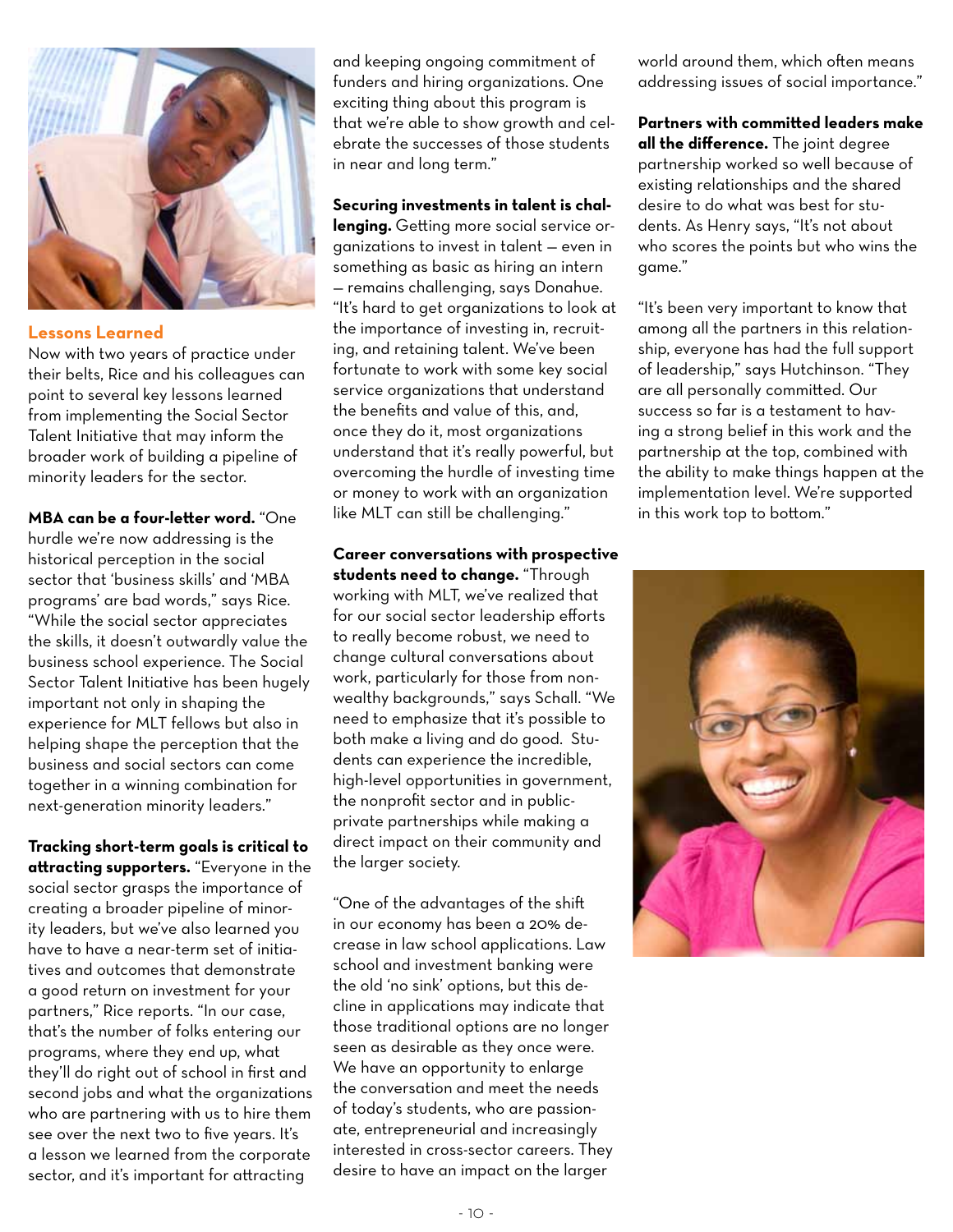# **The Looming Challenge: Creating Commonly Recognized Career Paths Within the Social Sector**

The social sector is increasingly compelling, challenging bright minds with large-scale problems and offering a number of ways to make a difference through government, nonprofits and publicprivate partnerships. But at the same time, compared to the corporate world, looking for a "typical" career path in the social sector can be like wading into a murky fog.

"Young people are increasingly looking for meaning in their work," Schall points out. "Our idea at Wagner is that focusing on a particular sector is less important than focusing on students' desire for impact. Our students are likely to work in more than one sector over their careers. The lines between sectors seem to blur more these days than they did 20 years ago. Back then, if you were in business, you'd make money, serve on a board or two and switch to the social sector at retirement. Now, there's an increasing notion that graduate school is an opportunity to equip yourself with skills that give you more choices about where to deploy them. But there isn't a clear, step-by-step path."

Part of the work of MLT has been to concentrate on forging that path. "If you're going to business school and are interested in consulting, you'll likely have exposure to Deloitte," says Donahue. "But if you're passionate about social issues, chances are good you're not going to have exposure to career opportunities in the social sector in the course of your business school experience. Those kinds of organizations don't come on campus to show how you can use your skills in a career path. We've had to build exposure to those careers and help explain those paths: to show how you can use that MBA to have an impact on social sector organizations."

"We're in the process of implementing a model of mentorship and support for the MLT partnership, working with the career planning offices at both Stern and Wagner," adds Hutchinson. "Our goal for the class entering in 2013 is to provide mentors in the sector to help them navigate and create relationships. Right now we still have a small number of students, and each has very different career interests. There's not one employer who would satisfy all of them, so it requires a much more customized approach."

Approaching the career-building hurdle from each individual Fellow's perspective is valuable, and the MLT/NYU partnership does it well — but there's a larger issue when it comes to the way social sector organizations typically approach the search for talented, up-andcoming leaders.

"People like Corey want to make their careers in the social sector, but the way foundations and nonprofits identify and recruit talent is very different than in the corporate sector," Rice observes. "We need to take a collective approach to engaging hiring organizations in the social sector. We'll have to take an even more collaborative approach to create a critical mass of opportunities so that a hiring organization with unclear needs can still take full advantage of our model."

"We're not looking to build a new social sector recruiting firm," says López. "We understand better now than we did a couple of years ago that the pathway

to a strong, rewarding career in the social sector is not easily defined. But as a funder, if we want a clear pathway for minority leaders we will need to dream up better ways to expose and engage talent more efficiently than one nonprofit at a time. MLT provides this so crisply for the corporate world, and we think they can help do that for the social sector as well."

#### **What's Next?**

In terms of growing the Social Sector Talent Initiative, MLT will continue its activities for each level of its programming, add a social sector internship program for first-year MBA students and second-year dual-degree students and add a broad rollout of programs to its mid-career alumni in 2013.

"Building out more mid-career support for those in the social sector is especially critical, because it's not enough to help someone get into a great grad school and get that first post-grad job," says Donahue. "We've accelerated the career trajectory for all of our Fellows, but until they've achieved the impact they want to achieve, there is more MLT can do to support their efforts. Our vision is to make MLT a continuous, career-long experience, one that's with you until you achieve your ultimate impact."

In terms of expanding the dual-degree component of the Social Sector Talent Initiative, all partners are currently exploring the options. "Growing the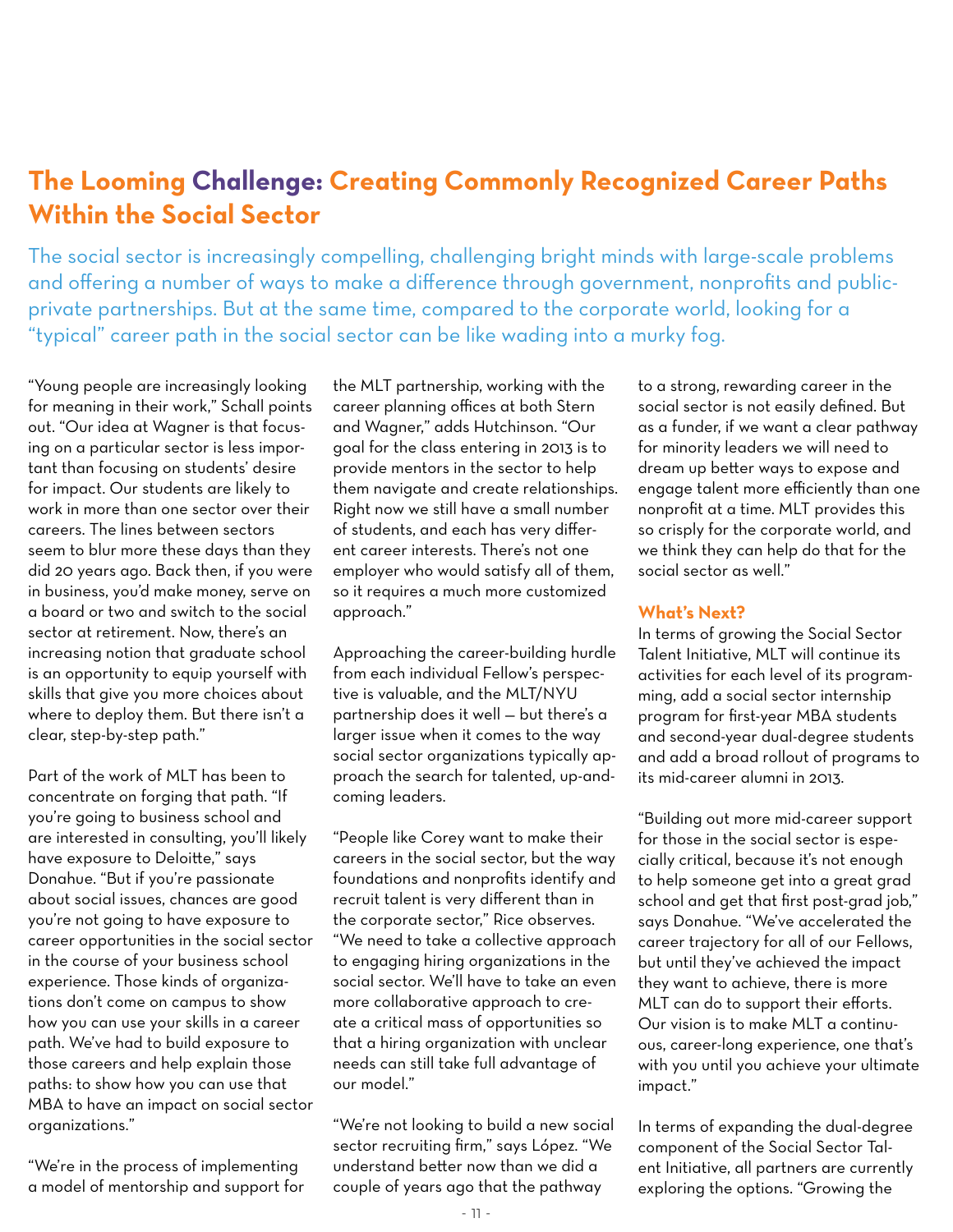dual-degree program will depend a great deal on capacity," says Donahue. "Even NYU can only admit so many students. We're working on establishing partnerships with other schools, but it will be difficult to match the coordination and support NYU has put together for dual-degree students. There are other opportunities for young people to learn the skills they need without pursuing a dual degree. However, the dual degree may be the more efficient way for some of our MLT Fellows to attain their goals. "

Hutchinson is excited about the opportunity to reach potential social sector students earlier and see the partnership with MLT expand. "As our work continues, it will be about building a program that really meets goals for our students, and how MLT rolls it out to broaden the pipeline," she says. "If MLT wanted to adjust their model and engage with students even earlier in their process to consider the social sector, I'd be interested in being part of that conversation."

Of course, growing all aspects of the Social Sector Talent Initiative and

increasing the pipeline of talented, diverse leaders for the social sector means growing the number of players on the field. Rice and Donahue have several suggestions for those wishing to engage:

• Help MLT scale its work by becoming a partner. Partners can help develop curriculum, participate in events and network with and recruit MLT Fellows as interns or full-time employees.

• Concentrate on volunteer leadership. "We've been focused mostly on people who want to work full time, but there are opportunities to explore board seats and other volunteer leadership opportunities as well," says Donahue.

• Spread the MLT method. MLT has spent a lot of time codifying its programs and practices so that other organizations and individuals can use its method for furthering careers. "We would like to see our alumni working with other organizations to help implement the MLT method for their target constituencies," says Rice. "We also want to make our frameworks more broadly available to more individuals

and institutions, whether or not they participate or partner with MLT."

• Encourage more social sector organizations to invest in talent. "We urge anyone to take the lessons from MLT or any other resource to further the work of increasing nonprofit investment in talent development," says Rice. "Regardless of whom you work with, investing in talent will drive better outcomes."

That's a belief that the Casey Foundation holds dear. "We want to be on the cutting edge of this work," says López. "We think it's important and compelling for this country and the young people in it. We need to give those who want to solve complex problems, particularly for children and families, the best pathways to do that. But we also need to let the Social Sector Talent Initiative run its course. We're still in the early stages, and the question of viability is still open. The challenge for funders like us is that the payoff is years and years ahead of us, as those entering the social sector will need time to grow into leadership roles. That's a challenging timeline for philanthropy, but we think it will be worth the wait."

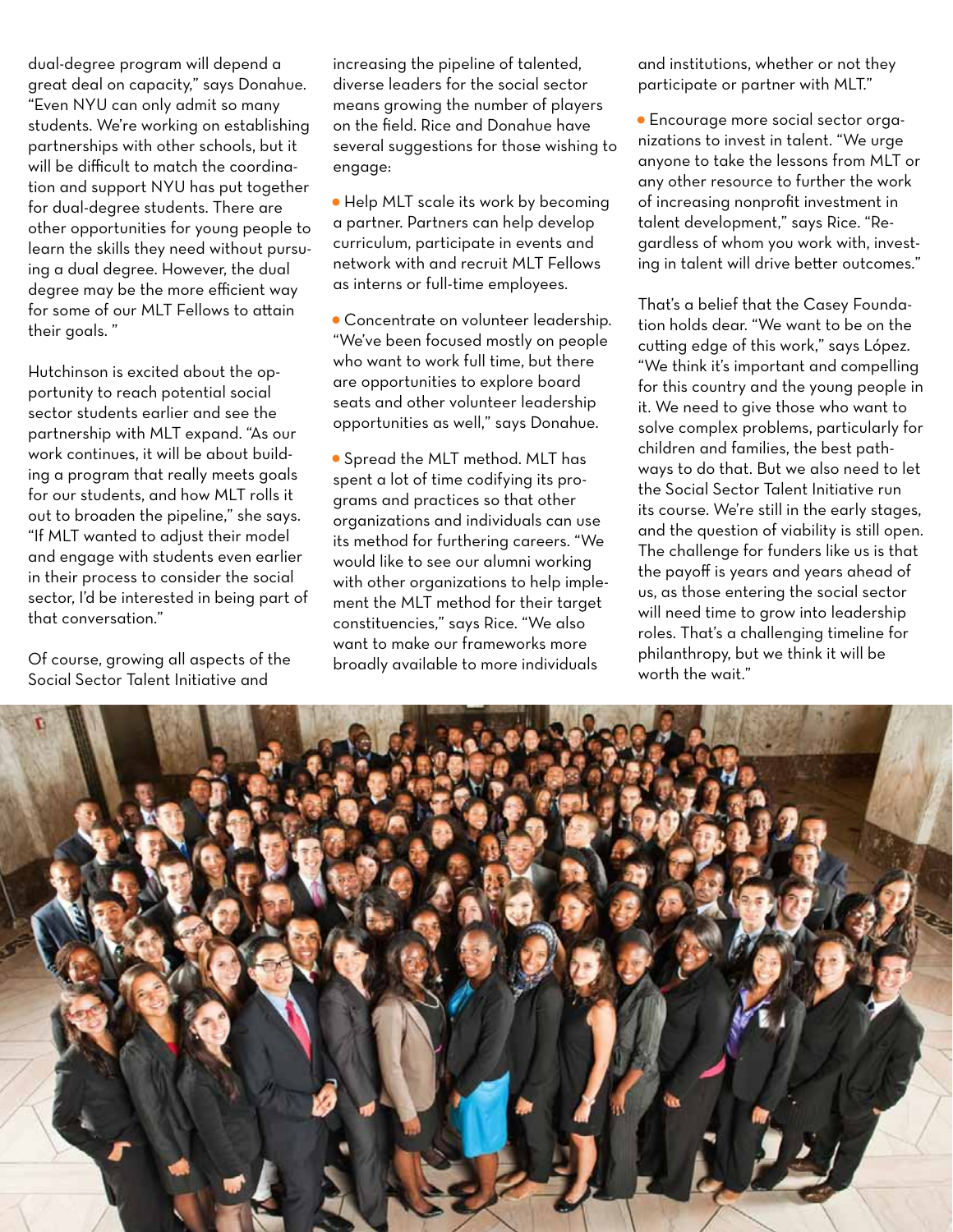### *What's Next for Corey*

*"It became more and more clear over the course of my first year in the dual-degree program that I should be pushing on the new middle school I want to create in Harlem," Corey reports. After a summer working at Teach for America, he and a fellow classmate decided to go for it. As Corey works to complete his dual degree, he and his partner have finished their business plan and are actively fund-raising for the school, which they have named Brotherhood Prep.* 

*"This was all accelerated by MLT, NYU and even Casey, whether they intended that or not," he jokes. "That's a testament to the importance of focusing on leadership. I came from not seeing my worth in being in graduate school to being comfortable taking on leadership within it. Now I have a deep leadership team for my project, a network of support and this new school really has legs. A lot of people believe in this. There's not a day I don't feel privileged and glad to be where I am. I could still be a teacher somewhere, struggling with entrenched problems, but instead I'm on the cusp of building something new that could become an institution in Harlem and even in other parts of the country."*

Development Unit, 410.547.6600. For more information about MLT, visit www.ml4t.org or call 212.736.3411. To learn more about NYU's MBA/MPA dualdegree program, contact wagner.admissions@nyu.edu, 212.998.7414, or visit www.wagner.nyu.edu or stern.nyu.edu. To discuss the Casey Foundation's involvement, please contact the Foundation's Talent and Leadership